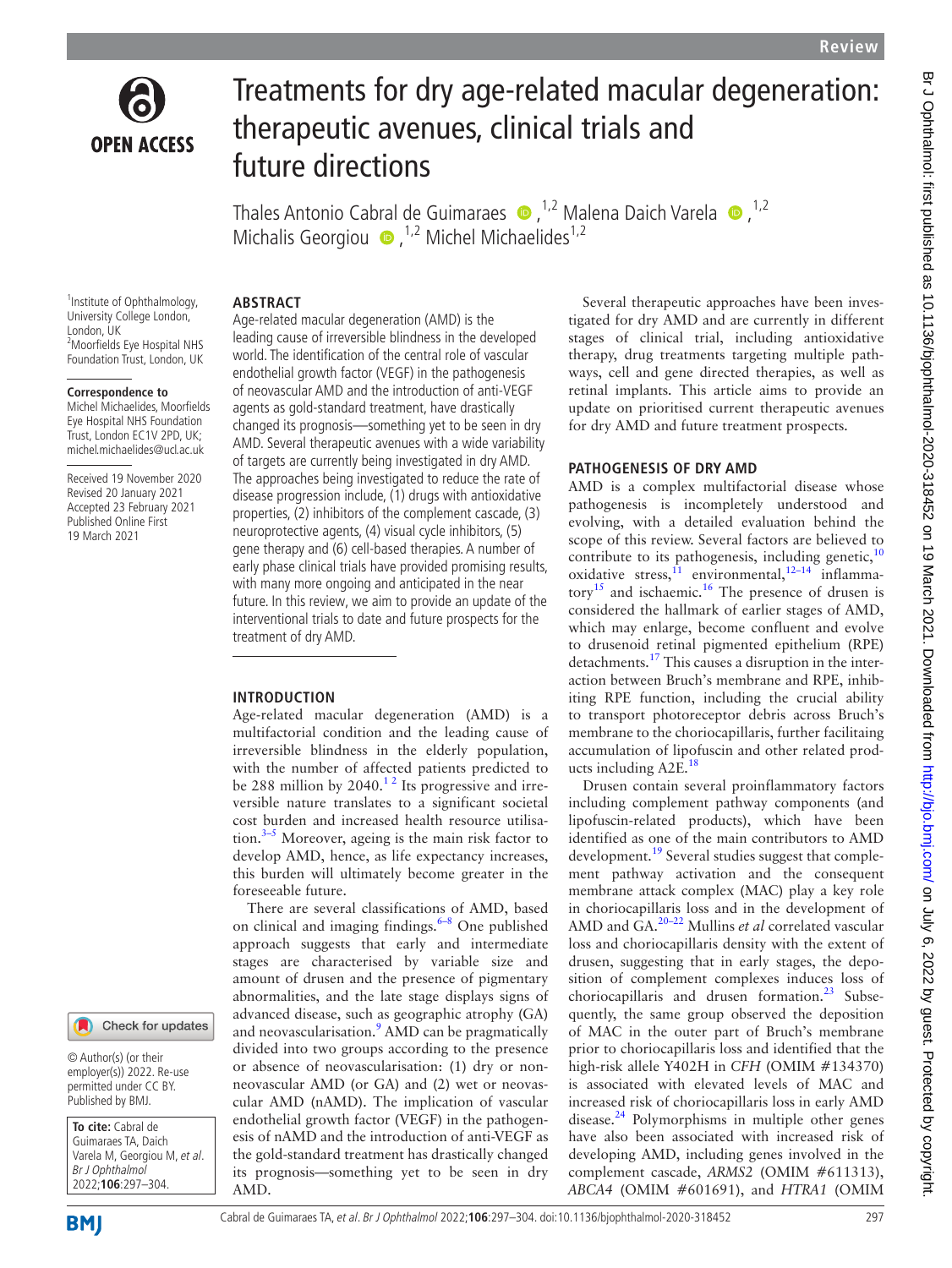<span id="page-1-0"></span>

| Summary of ongoing clinical trials targeting dry AMD<br>Table 1 |                                     |                   |                                           |                        |                                                       |             |                       |
|-----------------------------------------------------------------|-------------------------------------|-------------------|-------------------------------------------|------------------------|-------------------------------------------------------|-------------|-----------------------|
| Drug category/name                                              | <b>Clinical trial ID</b><br>(NCT #) |                   | Study phase Route of delivery Status      |                        | Sponsor                                               | Location    | Number of<br>patients |
| Antioxidative                                                   |                                     |                   |                                           |                        |                                                       |             |                       |
| AREDS                                                           | NCT00000145                         | Phase III         | Oral                                      | Completed              | National Eye Institute (NEI)                          | <b>USA</b>  | 3640                  |
| AREDS2                                                          | NCT00345176                         | Phase III         | Oral                                      | Completed              | National Eye Institute (NEI)                          | <b>USA</b>  | 4203                  |
| OT-551                                                          | NCT00306488                         | Phase II          | <b>Topical</b>                            | Completed              | National Institutes of Health<br>Clinical Center (CC) | <b>USA</b>  | 11                    |
| <b>Reduction of toxic bryproducts</b>                           |                                     |                   |                                           |                        |                                                       |             |                       |
| GSK933776                                                       | NCT01342926                         | Phase II          | IV                                        | Completed              | GlaxoSmithKline                                       | <b>USA</b>  | 191                   |
| RN6G                                                            | NCT01577381                         | Phase II          | IV                                        | <b>Terminated</b>      | Pfizer                                                | <b>USA</b>  | 10                    |
| Visual cycle modulators                                         |                                     |                   |                                           |                        |                                                       |             |                       |
| ACU-4429                                                        | NCT01802866                         | Phase IIb/III     | Oral                                      | Completed              | Kutoba Vision Inc                                     | <b>USA</b>  | 508                   |
| Fenretinide                                                     | NCT00429936                         | Phase II          | Oral                                      | Completed              | Sirion Therapeutics, Inc.                             | <b>USA</b>  | 246                   |
| C20-D3-vitamin A (ALK-001)                                      | NCT03845582                         | Phase III         | Oral                                      | Ongoing-recruiting     | Alkeus Pharmaceuticals, Inc.                          | <b>USA</b>  | 300                   |
| Anti-inflammatory and complement inhibition                     |                                     |                   |                                           |                        |                                                       |             |                       |
| Eculizumab                                                      | NCT00935883                         | Phase II          | IV                                        | Completed              | Philip J. Rosenfeld, MD                               | <b>USA</b>  | 30                    |
| Lampalizumab                                                    | NCT02247531                         | Phase III         | Intravitreal                              | Terminated             | Hoffman-La Roche                                      | Multicenter | 906                   |
| Lampalizumab                                                    | NCT02247479                         | Phase III         | Intravitreal                              | <b>Terminated</b>      | Hoffman-La Roche                                      | Multicenter | 975                   |
| Sirolimus (rapamycin)                                           | NCT00766649                         | Phase I/II        | Subconjunctival                           | Completed              | National Eye Institute (NEI)                          | <b>USA</b>  | 11                    |
| Avacincaptad pegol (Zimura)                                     | NCT02686658                         | Phase II/III      | Intravitreal                              | Completed              | IVERIC bio, Inc.                                      | Multicenter | 286                   |
| Pegcetacoplan (APL-2)                                           | NCT02503332                         | Phase II          | Intravitreal                              | Completed              | Apellis Pharmaceuticals Inc.                          | Multicenter | 246                   |
| Pegcetacoplan (APL-2)                                           | NCT03525600                         | Phase III         | <b>Intravitreal</b>                       | Ongoing-not recruiting | Apellis Pharmaceuticals Inc.                          | Multicenter | 600                   |
| Pegcetacoplan (APL-2)                                           | NCT03525613                         | Phase III         | Intravitreal                              | Ongoing-not recruiting | Apellis Pharmaceuticals Inc.                          | Multicenter | 600                   |
| Tedisolumab (LFG316)                                            | NCT01527500                         | Phase II          | Intravitreal                              | Completed              | <b>Novartis Pharmaceuticals</b>                       | <b>USA</b>  | 150                   |
| Risuteganib                                                     | NCT03626636                         | Phase II          | Intravitreal                              | Completed              | Allegro Ophthalmics                                   | <b>USA</b>  | 42                    |
| Neuroprotection                                                 |                                     |                   |                                           |                        |                                                       |             |                       |
| Ciliary nerve trophic factor                                    | NCT00063765                         | Phase I           | Intravitreal                              | Completed              | National Eye Institute (NEI)                          | <b>USA</b>  | 10                    |
| Ciliary nerve trophic factor                                    | NCT00447954                         | Phase II          | Intravitreal                              | Completed              | <b>Neurotech Pharmaceuticals</b>                      | <b>USA</b>  | 51                    |
| <b>Brimonidine</b> tartrate                                     | NCT00658619                         | Phase II          | Intravitreal                              | Completed              | Allergan                                              | Multicenter | 113                   |
| <b>Brimonidine tartrate</b>                                     | NCT02087085                         | Phase IIb         | Intravitreal                              | <b>Terminated</b>      | Allergan                                              | Multicenter | 303                   |
| <b>Gene therapy</b>                                             |                                     |                   |                                           |                        |                                                       |             |                       |
| AAVCAGsCD59                                                     | NCT03144999                         | Phase I           | <b>Intravitreal</b>                       | Completed              | <b>Hemera Biosciences</b>                             | <b>USA</b>  | 17                    |
| GT005                                                           | NCT03846193                         | Phase I/II        | Subretinal                                | Ongoing - Recruiting   | <b>Gyroscope Therapeutics</b>                         | UK          | 35                    |
| <b>Cell-based therapies</b>                                     |                                     |                   |                                           |                        |                                                       |             |                       |
| Palucorcel (CNTO-2476)                                          | NCT01226628                         | Phase I/II        | Subretinal                                | Completed              | Janssen Research & Development,<br>LLC                | <b>USA</b>  | 35                    |
| MA09-hRPE                                                       | NCT01344993                         | Phase I/II        | Subretinal                                | Completed              | Astelas Institute for Regenerative<br>Medicine        | <b>USA</b>  | 9                     |
| CPCB-RPE1                                                       | NCT02590692                         | Phase I/IIa       | Subretinal                                | Ongoing-not recruiting | Regenerative Patch Technologies                       | <b>USA</b>  | 16                    |
| <b>Mitochondrial enhancers</b>                                  |                                     |                   |                                           |                        |                                                       |             |                       |
| Elamipretide                                                    | NCT02848313                         | Phase I           | Subcutaneous                              | Completed              | Stealth Biotechnologies Inc                           | <b>USA</b>  | 40                    |
| Elamipretide                                                    | NCT03891875                         | Phase II          | Subcutaneous                              | Ongoing-recruiting     | Stealth Biotechnologies Inc                           | <b>USA</b>  | 180                   |
| Nanosecond laser therapy                                        |                                     |                   |                                           |                        |                                                       |             |                       |
| 2RT nanosecond laser                                            | NCT01790802                         | Not<br>applicable | Retinal active laser Completed<br>therapy |                        | Center for Eye Research Australia                     | Australia   | 292                   |

AMD, age-related macular degeneration.

 $\#602194$ .<sup>25 26</sup> It is still unclear if these genetic risk alleles are associated with the development of either wet or dry AMD, or both.

### **Treatments for dry AMD**

Currently, the management of dry AMD consists of observation, regular follow-up evaluations and documentation, for timely recognition of visual function deterioration with appropriate rehabilitation and early choroidal neovascularisation (CNV) detection. Several therapeutic avenues are being investigated aiming at: (1) disease prevention, (2) halting disease progression and/or (3) restoration of vision. In this section, we summarise the most promising pathways of treatment and the ongoing clinical trials [\(table](#page-1-0) 1).

# **Nutritional supplementation and antioxidant therapy**

Oxidative damage from various sources, such as smoking, UV light exposure and oxidative stress to the retina have been strongly linked with AMD. Hence, treatments that reduce the accumulation of reactive oxygen species may be a potential therapeutic intervention.

## Age-related eye disease study (AREDS) supplements

AREDS was a double-masked, randomised and multicentre trial  $(n=3640; NCT00000145)$  that was designed to determine the protective effects of antioxidant supplementation in patients with AMD. The participants were divided into four groups based on disease severity. The results showed that a daily dose of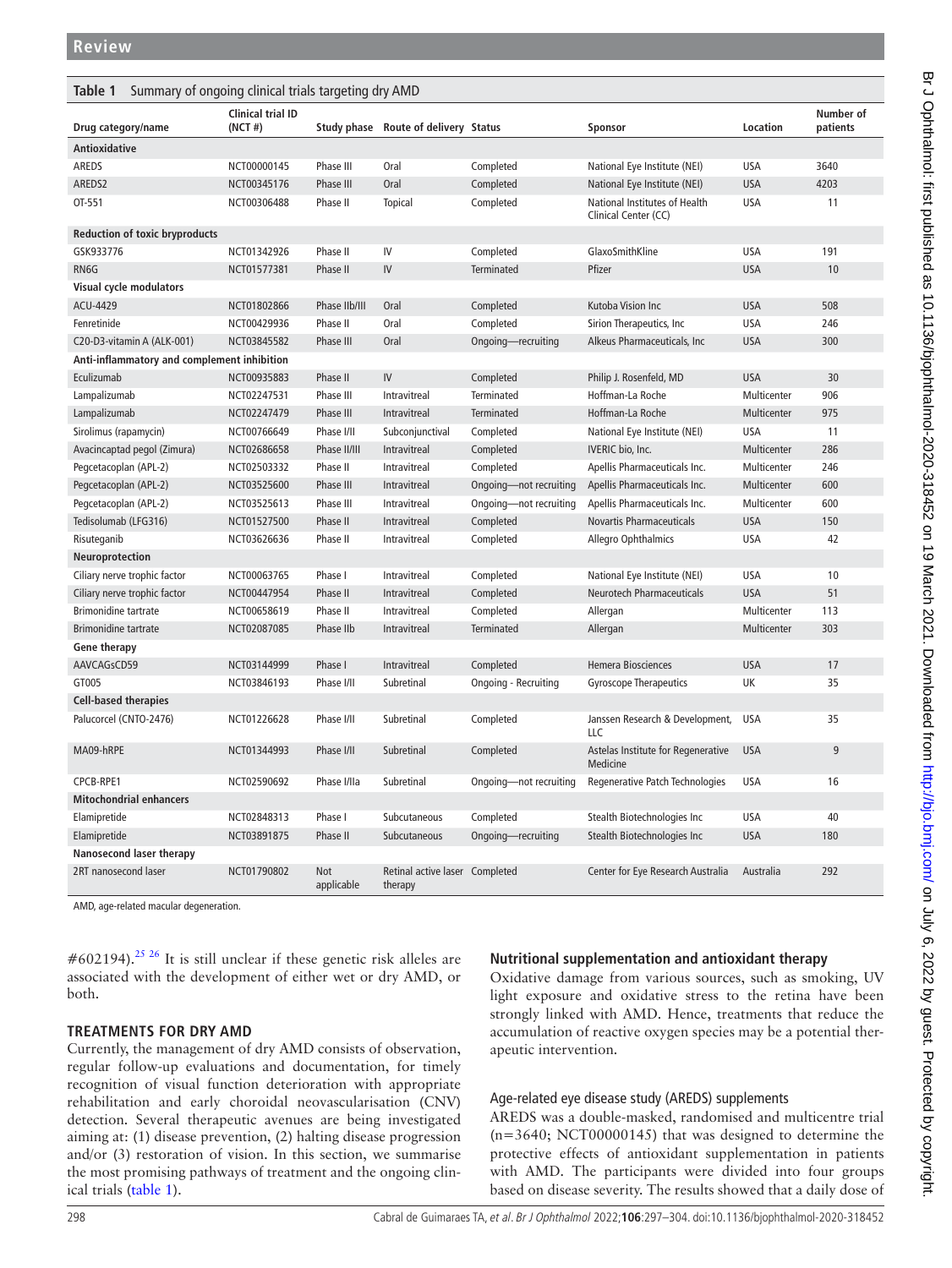vitamin E (400 IU), C (500 mg), Beta-carotene (15 mg), cupric acid (2 mg) and zinc oxide (80 mg) reduced the odds of developing advanced AMD in up to 34% of the subjects with high-risk characteristics (groups 3 and 4). Moreover, follow-up of these participants over a 12-year period demonstrated that subjects who had the highest omega-3 fatty acids intake were 30% less likely to develop central GA and nAMD.<sup>[27](#page-6-9)</sup>

Subsequently, in 2006, a new placebo-controlled phase III AREDS study (AREDS2; n=4203; NCT00345176) commenced to determine whether adding lutein + zeaxanthin, omega-3 longchain polyunsaturated fatty acids (docohexaenoic acid (DHA) and eicosapentaenoic acid (EPA)), or a combination of both to the AREDS formulation would decrease the risk of developing advanced AMD. Addition of lutein + zeaxanthin, DHA + EPA, or both, to the AREDS formulation in primary analyses did not further reduce risk of progression to advanced AMD. More lung cancers, mostly in former smokers, were noted in the betacarotene group  $(n=23)$ , when compared with the group without  $(n=11)$ . This finding led to the substitution of the carotenoid for lutein + zeaxanthin in the AREDS formula.<sup>28</sup> 29</sup> In 2017, a pooled systematic meta-analysis concluded that, although some patients with higher risk of progression to more advanced stages of AMD may experience delay in progression with antioxidant vitamin and mineral supplementation, lutein and zeaxanthincontaining supplements may have little to no effect on the disease progression.<sup>[30](#page-6-11)</sup>

# 1-hydroxy-4-cyclopropanecarbonyloxy-2,2,6,6-tetramethylpiperidine hydrochloride (OT-551)

OT-551 is a molecule with anti-inflammatory and antioxidant effects that was found to protect against light-induced degeneration in the RPE of rats.<sup>31</sup> An open-label phase II trial (n=11; NCT00306488) administered topical 0.45% OT-551 in a randomly assigned eye of participants with bilateral GA. No serious adverse events were noted in the 11 participants. The mean change in best-corrected visual acuity (BCVA) at 2 years was +0.2  $\pm$  13.3 letters in the study eye versus -11.3  $\pm$  7.6 letters in the non-study eye. No statistical significant differences were found between the study and contralateral eye in microperimetry measurements, contrast sensitivity, area of GA and total drusen area from baseline, with benefits deemed as limited or without benefit, in the delivered mode and concentration.<sup>32</sup>

# **Reduction of toxic byproducts**

### β-amyloid

Another pathway being explored is targeting β-amyloid, a major endogenous protein underlying the aetiology of, for example, Alzheimer's disease.<sup>[33](#page-6-14)</sup> It has been identified as a component of drusen and it is a known activator of the complement cascade. In a placebo-controlled phase II study (n=191; NCT01342926) conducted in patients with GA secondary to AMD, intravenous transfusion of GSK933776 (an anti-amyloid β monoclonal antibody) was deemed well-tolerated and safe. However, there was no clinically meaningful improvement in visual function or decrease in the rate of GA enlargement.<sup>[34](#page-6-15)</sup> Similarly, RN6G, another antiamyloid β monoclonal antibody has been evaluated in a phase II placebo-controlled trial (n=10; NCT01577381), administered intravenous in patients with GA. The study was stopped early by the sponsor, and not enough subjects/data were recruited/collected for meaningful analyses.<sup>3</sup>

GAL-101 (formerly known as MRZ-99030) is a dipeptide that has been shown to prevent the formation of oligomeric β-amyloid species[.36](#page-6-17) In a phase I trial (n=70; NCT01714960),

GAL-101 was administered as an eyedrop in subjects with glaucoma. The drug was deemed safe, with a low frequency of side effects.<sup>[37](#page-6-18)</sup> A phase II trial is in development to determine its safety and efficacy in both glaucoma and dry  $\text{AMD.}^{38}$ 

## **Visual cycle modulators**

Modulation of the visual cycle by targeting participating enzymes, delivery of vitamin A to the cycle or removal of associated toxic waste products may be beneficial.

## Emixustat hydrochloride

Oral administration of ACU-4429 (emixustat hydrochloride) has been investigated in the SEATTLE study (n=508; NCT01802866), a multicentre, randomised, phase IIb/III trial. The primary efficacy endpoint was the mean annual growth rate of total GA area, as measured by fundus autofluorescence (FAF). Although the drug was found to be safe, on average, GA lesions in the treated group progressed at a similar rate to the placebo group.[39](#page-6-20)

## Fenretinide

Fenretinide is a synthetic derivative of vitamin A that binds to the serum retinol-binding protein (RBP), allowing a rapid elimination of fenretinide–RBP complex through urine. In animal models, it was found to reduce circulating RBP–retinol complex levels in a dose-dependent manner and lower the production of A2E in abca4<sup> $-/-$ </sup> mice.<sup>40</sup> A phase II, placebo-controlled, proof of concept trial, studied the efficacy of oral fenretinide in patients with GA due to AMD (n=246; NCT00429936). The drug was found to be safe but associated with side effects including significantly delayed dark adaptation. However, the achieved reduction of GA growth rate in treated patients (both high and low dose) was not statistically significant, compared with the placebo  $\text{group}^{\,41}$  $\text{group}^{\,41}$  $\text{group}^{\,41}$ 

### Deuterated vitamin A

A modified form of vitamin A, with a deuterium isotope replacement at carbon 20 (C20-D3-vitamin A), was designed to reduce the rate at which retinaldehyde reacts, reducing dimerisation and thereby potentially decreasing the accumulation of toxic byproducts.[42](#page-6-23) Administration of C20-D3-vitamin A in rodents with no genetic defects in vitamin A processing, decreased the rate of A2E biosynthesis.<sup>[43](#page-6-24)</sup> A randomised, placebo-controlled phase III study (SAGA study) of oral ALK-001(C20-D3-vitamin A) in subjects with GA due to AMD (n=300; NCT03845582) has commenced; with an estimated primary completion date of December 2021.

### **Anti-inflammatory agents and complement inhibitors**

Several treatment strategies that modulate the complement system in patients with AMD are currently being investigated ([figure](#page-3-0) 1).

## Eculizumab

Eculizumab is an IgG antibody involved in the inhibition of complement component 5 (C5) that has been FDA-approved for the treatment of atypical haemolytic uremic syndrome and paroxysmal nocturnal haemoglobinuria, both resulting from complement cascade dysregulation.<sup>44 45</sup> The COMPLETE study (n=30; NCT00935883) was a prospective, double-masked, randomised phase II clinical trial that evaluated the safety and efficacy of intravenous eculizumab for reducing the growth of GA in AMD.<sup>46</sup> No drug-related adverse events were identified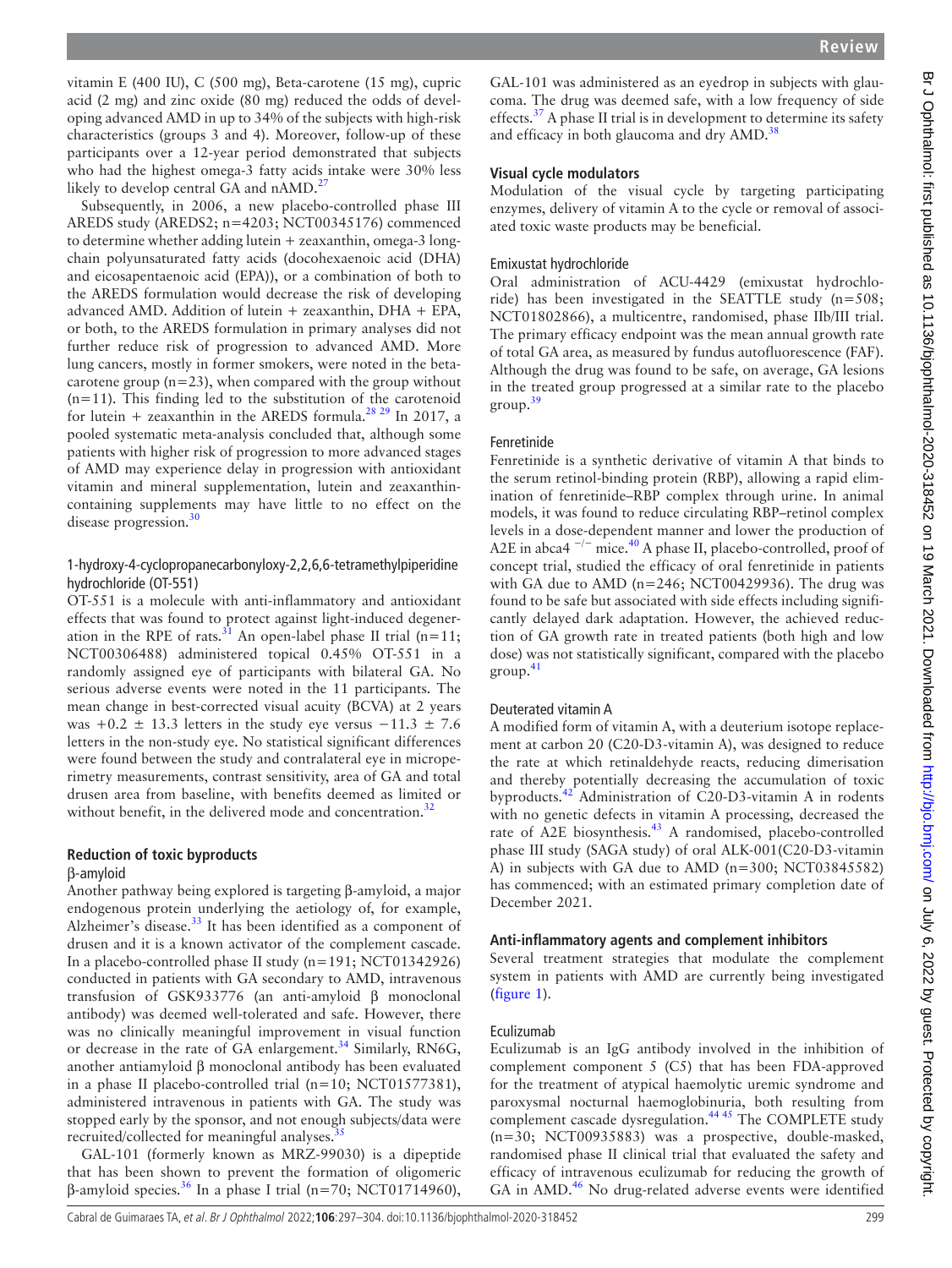

<span id="page-3-0"></span>**Figure 1** Graphical representation of the complement cascade. The location where different therapeutics act is highlighted. The therapies are shown, with them all have a downregulating effect on the particular step, negatively impacting on the downstream pathway. This figure has been created by the authors. C, complement; IgG, immunoglobulin G; MAC, membrane attack complex.

and none of the eyes converted to nAMD during a follow-up of 52 weeks. The drug did not decrease the growth rate of GA significantly; GA enlarged by a mean of  $0.37 \pm 0.22$  mm in the eculizumab-treated eyes and by a mean of  $0.37 \pm 0.21$  mm in the placebo group ( $p=0.93$ , 2 sample t-test).<sup>[46](#page-6-26)</sup>

# Lampalizumab

Lampalizumab is an antigen-binding fragment of a humanised monoclonal antibody that inhibits complement factor  $D<sup>4748</sup>$  This factor has a key role in the alternative complement pathway, enabling the formation of C3b or C5 convertase. The CHROMA (n=906; NCT02247479) and SPECTRI (n=975; NCT02247531) trials were two identically designed, phase III, randomised controlled trials that administered 10 mg of intravitreal lampalizumab and the largest GA trials conducted to date. Although it was deemed safe, it did not reduce GA enlargement as compared with the sham group during the 48 weeks of follow-up. $49$ 

# Sirolimus

Sirolimus (rapamycin) is a mammalian target of rapamycin inhibitor and immunosuppressive agent that is used for preventing organ rejection.[50](#page-6-29) It was administered subconjunctivally in a

phase I/II trial (n=11; NCT00766649) in eyes of patients with GA. Subjects received 440 µg of subconjunctival sirolimus every 3 months. The investigational agent was well tolerated in all patients, but no positive anatomical or functional effects were identified and the rate of GA area growth did not decrease in the treated eyes as compared with the contralateral eyes. $51$ 

# Avacincaptad pegol

Zimura (avacincaptad pegol) is an anti-C5 aptamer designed to decrease the activation of inflammasomes and the formation of MAC. A phase II/III, randomised controlled trial (n=286; NCT02686658; GATHER1) assessed the safety and efficacy of intravitreal administration of Zimura in subjects with GA. Published data showed that the investigational product met its prespecified primary endpoint—defined as reduction in the rate of GA growth measured by FAF—and was granted fast-track designation by the FDA.<sup>[52](#page-6-31)</sup> Over a follow-up of 12 months, patients treated with a 2 mg and 4 mg dose achieved a 27.3% (p value=0.0072) and 27.8% reduction (p value=0.0051), respectively, in the mean rate of GA growth as compared with the sham group.<sup>53</sup> CNV was reported in the fellow eyes of 10 participants (3.5%), in the study eye of 3 participants (2.7%) in the sham cohort, 1 participant (4%) in the avacincaptad pegol 1 mg cohort, 6 participants (9%) in the 2 mg cohort and in 8 participants (9.6%) in the 4 mg cohort. Eighteen-month follow-up data are in keeping with aforementioned 12-month data, with a reduction in the mean rate of GA progression of 28.1% in the 2 mg group and 29.9% in the 4 mg group.<sup>[54](#page-6-33)</sup> Avacincaptad pegol was generally well tolerated and the adverse events were deemed to be related to the injection procedure.<sup>52</sup> A second confirmatory phase III trial is underway (GATHER2).

# Pegcetacoplan

Pegcetacoplan (APL-2) inhibits the complement component 3 (C3). FILLY was a phase II, multicentre, placebo-controlled, randomised trial (n=246; NCT02503332) that studied the safety and efficacy of intravitreal APL-2 in patients with GA. Patients receiving pegcetacoplan monthly or every other month (EOM), showed a GA growth rate reduction of 29% (p=0.008) and  $20\%$  ( $p=0.067$ ), respectively, as compared with the sham treatment group,[55](#page-6-34) although no differences were observed in BCVA outcomes between the groups. Adverse events included an increased incidence of exudation in treated eyes of 8.9% in the EOM group and 20.9% in the monthly group. Two patients in the monthly group and one subject in EOM group developed endophthalmitis. The FDA granted pegcetacoplan fast-track designation, and enrolment for the DERBY (NCT03525600) and OAKS (NCT035[56](#page-6-35)13) phase III studies are now completed.<sup>56</sup>

# Tedisolumab

A phase II, randomised trial (n=150; NCT01527500) administered intravitreal LFG316 (tesidolumab), a complement component 5 (C5) inhibitor, in patients with GA. After 12 months of follow-up, there was no statistically significant difference in GA area—the primary endpoint—between the treated and sham groups. There were no serious adverse events related to the study drug.<sup>[57](#page-6-36)</sup>

# Risuteganib

Risuteganib is an intravitreally administered integrin inhibitor, which binds and inhibits certain types of integrin heterodimers that are thought to be involved in the development of  $\text{AMD}$ .<sup>[58](#page-6-37)</sup> In a phase II, placebo-controlled study, 1 mg of risuteganib was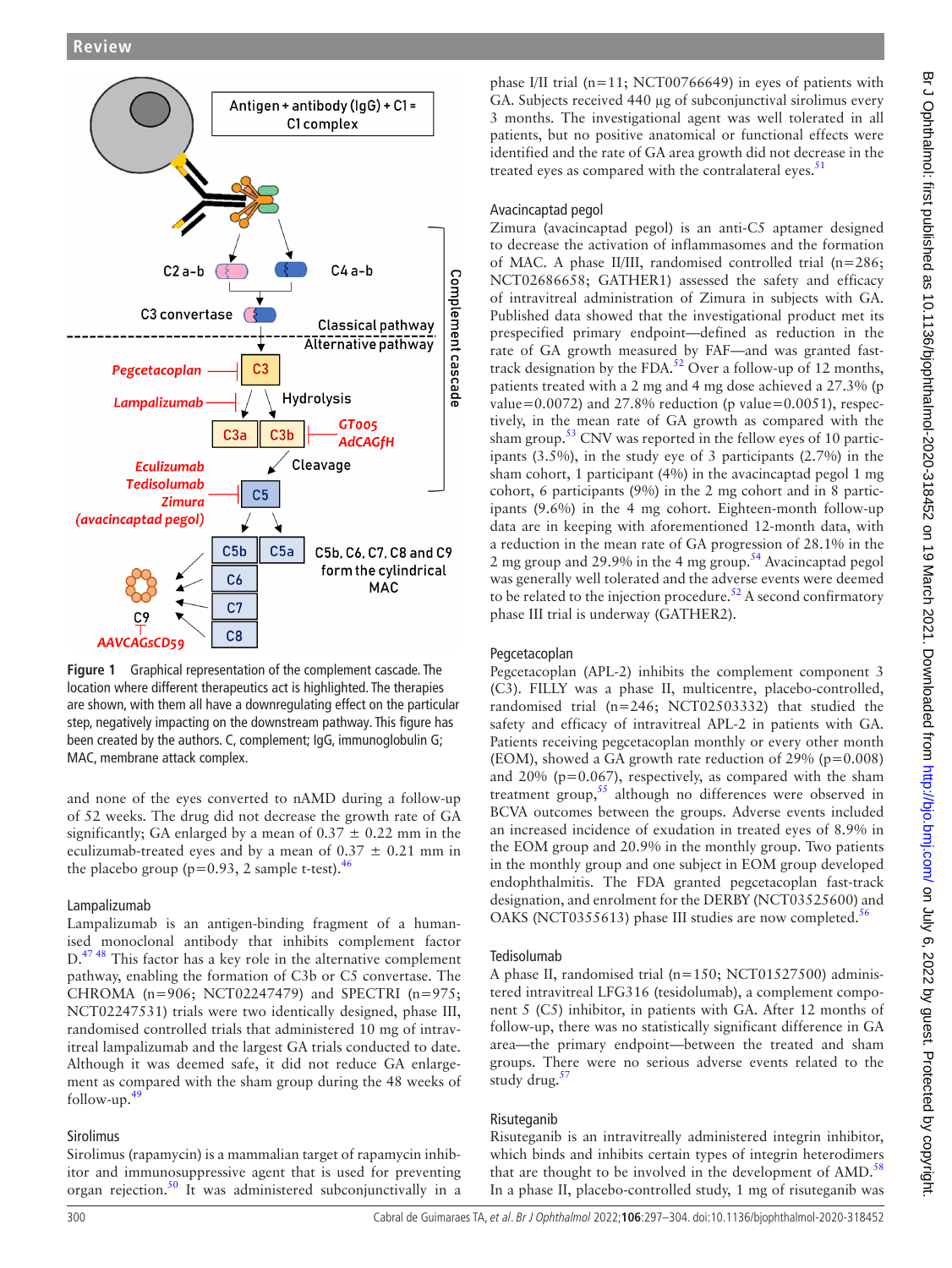administered in patients with intermediate non-exudative AMD (NCT03626636; n=42). The primary endpoint was defined as the percentage of the population with  $\geq 8$  letters ETDRS BCVA gain from baseline to week 28 versus from baseline to week 12 in the sham arm. The results showed that the primary endpoint was met in 48% of patients in the risuteganib group compared with 7.1% in the sham group, which was statistically significant. No serious adverse events were reported.<sup>[59](#page-6-38)</sup>

# **Neuroprotective agents**

Neuroprotection is another avenue with positive results in preclinical studies. If viable, it could lead to reduction of apoptosis and eventually halt the progression of GA in AMD. These drugs include antiapoptotic agents like tauroursodeoxycholic acid (TUDCA), $60-62$  dopamine-related therapies<sup>[63](#page-6-40)</sup> and growth factors such as ciliary neurotrophic factor  $(CNTF)$ ,  $64$  among others.<sup>[65](#page-6-42)</sup>

# Ciliary neurotrophic factor (CNTF)

Evidence from preclinical studies encouraged a phase I trial  $(n=10; NCT00063765)$  to evaluate the safety of CNTF delivered over a 6-month period by encapsulated cells implanted intravitreally. The drug was deemed safe, with side effects being limited to low-grade anterior chamber activity that did not require treatment and a surgery-related choroidal detachment that resolved after the administration of topical steroids.<sup>66</sup> Similarly, a placebocontrolled phase II study (n=51; NCT00447954), administered CNTF with the encapsulated cell technology intravitreally. The treatment group showed no difference in GA area or improvement in BCVA. $\overline{6}$ 

## Brimonidine tartrate

Brimonidine is an alpha2-adrenergic receptor agonist that has been established as an intraocular pressure-lowering agent, but promising evidence from clinical trials also suggests it has neuroprotective properties.[68 69](#page-7-0) It has been shown previously to promote survival and reduce photoreceptor damage in several animal models of acute retinal ischaemia, $7071$  partial optic nerve crush, $72$  chronic ocular hypertension<sup>73</sup> and in a light-induced model of progressive GA.<sup>7</sup>

The Brimonidine Drug Delivery System (Brimo DDS) is a sustained-release intravitreal implant. It was used in a randomised, placebo-controlled phase II trial (n=113; NCT00658619), in which study eyes were treated either with 132 μg, 264 μg or sham procedure. GA area growth at month  $12$  was  $1.78$  mm<sup>2</sup>, 1.59 mm<sup>2</sup> and 2.19 mm<sup>2</sup> in each group, respectively, which was statistically significant ( $p \le 0.032$ ). Adverse events were deemed as mild and related to the injection procedure.<sup>[75](#page-7-5)</sup> Subsequently, a larger placebo-controlled phase IIb study (BEACON study; n=303; NCT02087085) used a new generation device with a higher dose (400 µg) administered every 3 months in patients with GA. At 24 and 30 months of follow-up, GA area growth was reduced by 10% and 12%, respectively, in the treatment group. The study was terminated early due to a slow GA progression rate of  $\sim$ 1.6 mm<sup>2</sup>/year in the enroled population. However, the drug significantly reduced GA growth at the 30 months analysis, with mild adverse events which were transient and limited to the injection site<sup>[76](#page-7-6)</sup>; thereby resulting in an ongoing phase III trial.<sup>7</sup>

### **Gene therapy**

Another treatment modality being explored is gene therapy. Due to the multifactorial and complex nature of AMD, there are multiple therapeutic challenges. Gene therapy interventions in AMD focus on the sustain expression of antiangiogenic and anticomplement proteins.

## Targeting MAC formation

Two active phase I trials are using intravitreal AAVCAGsCD59 for both dry AMD and nAMD (NCT03144999 and NCT03585556, respectively). This compound acts as a membrane-bound inhib-itor that reduces MAC formation [\(figure](#page-3-0) 1).<sup>78</sup> It was previously shown to be successful in the attenuation of laser-induced CNV in mouse models, in both subretinal and intravitreal modes of delivery.<sup>[79](#page-7-9)</sup> Interim results of NCT03144999 (n=17) demonstrate the treatment to be well tolerated, with no dose-limiting toxicity. Four (23.5%) eyes developed mild inflammation that resolved with topical steroids or observation, and two of these four subjects also required topical medication to treat raised intraocular pressure.<sup>8</sup>

A different MAC approach is being evaluated in an ongoing phase I/II trial to study the safety and efficacy of subretinal GT005 (n=35; NCT03846193). GT005 was also designed to regulate complement activation and the formation of MAC ([figure](#page-3-0) 1). It consists of a recombinant non-replicating adeno-associated viral (AAV) vector encoding complement factor I (a down-regulator of the C3b breakdown cycle), as a means to downregulate the alternative pathway. $81$  Subretinal administration of GT005 has been shown to significantly impact complement-driven CNV in a mouse laser-induced CNV model. $82$  The study is currently ongoing and has an estimated primary completion date of June 2021.

## Complement factor H

Subretinal AAV-mediated expression of complement factor H (AdCAGfH, OMIM #134370) has been shown to attenuate C3-induced pathology in murine models, which is now under development for gene therapy in human subjects.<sup>[83](#page-7-13)</sup>

# **Cell-based therapies**

## Palucorcel

Palucorcel (CNTO-2476) is a human umbilical cord tissuederived cell compound that has been previously shown to reduce functional deterioration in a rat model of retinal disease.<sup>[84](#page-7-14)</sup> A phase I/II dose-escalation study ( $n=35$ ; NCT01226628), where the subretinal administration of CNTO-2476 via an ab externo surgical approach using the iTrack Model 275 microcatheter was evaluated in patients with GA. There was a high rate of adverse events related to the delivery procedure—17.1% (6/35) of subjects experienced retinal detachments and 37.1% (13/35) experienced retinal perforations—although, after 1 year, 34.5% (10/29) and 24.1% (7/29) experienced a ≥10 and ≥15-letter gain in BCVA, respectively.<sup>8.</sup>

### RPE transplantation

Two separate phase I/II trials have evaluated safety of RPE transplantation in patients with advanced dry AMD-related GA (NCT01344993) and Stargardt disease (NCT01345006). In the AMD trial (n=9), RPE cells derived from human embryonic stem cells (MA09-hRPE) were delivered to the subretinal space after standard vitrectomy. There was no evidence of adverse proliferation, rejection or serious ocular or systemic safety concerns, with the adverse events deemed to be associated to the surgery and immunosuppression. Six (66%) out of nine patients showed a BCVA improvement of at least 11 ETDRS letters and the other three subjects remained stable (defined as change of ≤10 letters).<sup>[86](#page-7-16)</sup> Combined results of the two trials showed that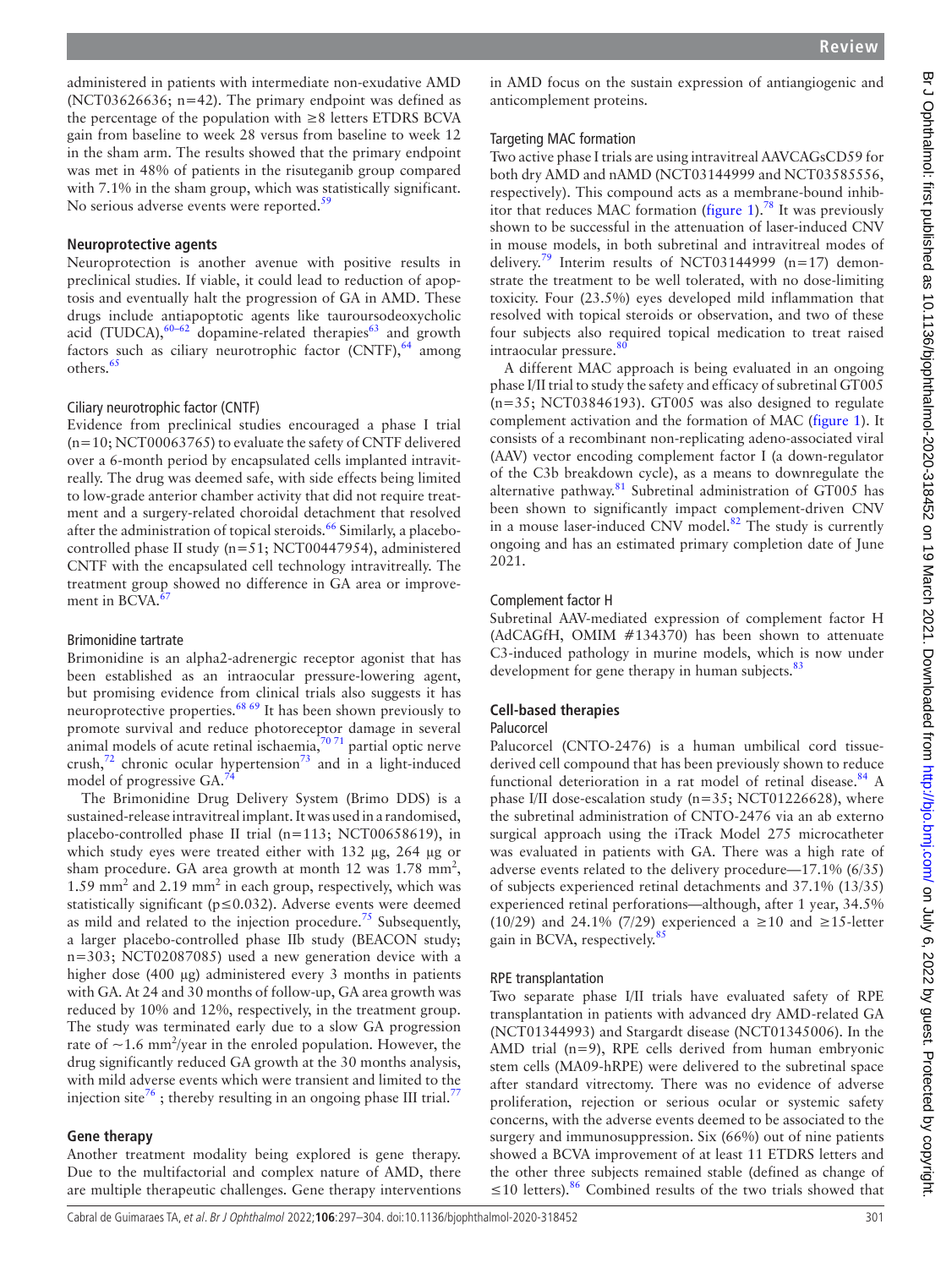out of the 18 patients enroled with either Stargardt disease or AMD-related GA, 72% (13/18) had patches of increased subretinal pigmentation at the border of the atrophic areas.

Another phase I/IIa trial (n=16; NCT02590692), administered a polarised monolayer of human embryonic stem cellderived RPE cells (CPCB-RPE1) on a parylene membrane in the subretinal space of subjects with GA. Interim data revealed that the product was successfully implanted in four subjects, with an improvement of 17 ETDRS letters in one patient. None of the implanted eyes showed progression of vision loss after 1 year of follow-up[.87](#page-7-17)

# **Mitochondrial enhancers**

Elamipretide is a cardiolipin-protective compound that protects the structure of the mitochondrial cristae and promotes oxidative phosphorylation.<sup>88</sup> In a mouse model of sub-RPE deposits (ApoE4 transgenic mice fed high fat and cholesterol), mitochondrial dysfunction was suggested to be a trigger of deposit formation, which was successfully reversed with subcutaneous elamipretide.<sup>[89](#page-7-19)</sup> The ReCLAIM study was a phase I trial (n=40; NCT02848313), designed to evaluate the safety and tolerability of subcutaneous elamipretide in patients with intermediate AMD (including a high-risk drusen without GA subgroup and a noncentral GA subgroup). The outcomes were assessed at week 24. Patients with non-central GA (n=15) showed a mean increase in low-luminance visual acuity of  $5.4 \pm 7.9$  letters and BCVA of 4.6  $\pm$  5.1 letters. The patients with high-risk drusen (n=19) also demonstrated improvements in low luminance and BCVA. Adverse events were mostly limited to reactions in the injection site.<sup>90</sup> A placebo-controlled phase II trial, ReCLAIM-2 (n=180; NCT03891875) is currently enrolling.

# **Nanosecond laser therapy**

The capacity of subthreshold nanosecond laser treatment to reduce drusen and reduce Bruch's membrane thickness, while maintaining retinal structure, was assessed in the Laser intervention in early stages of AMD (LEAD; n=292; NCT01790802) randomised trial, after promising results in preclinical studies.<sup>[91](#page-7-21)</sup> Overall, there was no significant difference in the progression rate to late AMD between those receiving nanosecond laser and the sham group. A post hoc analysis showed evidence of effect modification based on the coexistence of reticular pseudodrusen (RPD), where progression was slowed down after the laser treatment in participants without coexistent RPD at baseline and accelerated in those with RPD.<sup>[92](#page-7-22)</sup>

# **Conclusions**

AMD is a complex disease with several pathways plausibly involved in its pathogenesis, which poses therapeutic challenges. For the time being, the management of dry AMD depends greatly on observation, lifestyle changes, frequent follow-up evaluations, early recognition of visual deterioration and CNV detection. Several therapeutic avenues to reduce the rate of disease progression are being investigated, including (1) drugs with antioxidative properties, (2) inhibitors of the complement cascade, (3) neuroprotective agents, (4) visual cycle inhibitors, (5) gene therapy and (6) cell-based therapies, among others.

Several early phase clinical trials have shown significant promise, creating high expectations from the associated expansion phases that are ongoing or anticipated in the near future. In contrast, several trials have failed to meet primary and secondary endpoints, despite promising results in animal models and ex vivo. The main difficulties have revolved around the various

methods of drug delivery, the lack of efficacy in reducing the rate of atrophy progression as compared with control eyes, and safety challenges. It is still unclear if some of the investigational agents used to treat dry AMD can predispose or accelerate the rate of progression to nAMD.

Nevertheless, given the enormous and increasing burden of disease that dry AMD represents, continued rapid development is expected, with the number of clinical trials increasing into the foreseeable future—and optimism that a meaningful treatment will be approved in the near future.

**Funding** This work has been supported by grants from the National Institute for Health Research Biomedical Research Centre at Moorfields Eye Hospital NHS Foundation Trust and UCL Institute of Ophthalmology, Moorfields Eye Charity, Retina UK, the Foundation Fighting Blindness (USA) and The Wellcome Trust [099173/Z/12/Z]. For the purpose of open access, the author has applied a CC BY public copyright licence to any Author Accepted Manuscript version arising from this submission.

**Disclaimer** The views expressed in the submitted article are our own and not an official position of the institution.

**Competing interests** The authors alone are responsible for the content and writing of this article. MM and MG consult for MeiraGTx Ltd.

**Patient consent for publication** Not required.

**Provenance and peer review** Not commissioned; externally peer reviewed.

**Open access** This is an open access article distributed in accordance with the Creative Commons Attribution 4.0 Unported (CC BY 4.0) license, which permits others to copy, redistribute, remix, transform and build upon this work for any purpose, provided the original work is properly cited, a link to the licence is given, and indication of whether changes were made. See: [https://creativecommons.org/](https://creativecommons.org/licenses/by/4.0/) [licenses/by/4.0/.](https://creativecommons.org/licenses/by/4.0/)

## **ORCID iDs**

Thales Antonio Cabral de Guimaraes<http://orcid.org/0000-0002-7936-6851> Malena Daich Varela<http://orcid.org/0000-0003-4960-4510> Michalis Georgiou<http://orcid.org/0000-0001-6397-8071>

# **References**

- <span id="page-5-0"></span>1 Flaxman SR, Bourne RRA, Resnikoff S, et al. Global causes of blindness and distance vision impairment 1990-2020: a systematic review and meta-analysis. [Lancet Glob](http://dx.doi.org/10.1016/S2214-109X(17)30393-5)  [Health](http://dx.doi.org/10.1016/S2214-109X(17)30393-5) 2017;5:e1221–34.
- 2 Wong WL, Su X, Li X, et al. Global prevalence of age-related macular degeneration and disease burden projection for 2020 and 2040: a systematic review and meta-analysis. [Lancet Glob Health](http://dx.doi.org/10.1016/S2214-109X(13)70145-1) 2014;2:e106-16.
- <span id="page-5-1"></span>3 Cruess AF, Zlateva G, Xu X, et al. Economic burden of bilateral neovascular age-related macular degeneration: multi-country observational study. [Pharmacoeconomics](http://dx.doi.org/10.2165/00019053-200826010-00006) 2008;26:57–73.
- 4 Kim S, Park SJ, Byun SJ, et al. Incremental economic burden associated with exudative age-related macular degeneration: a population-based study. [BMC Health Serv Res](http://dx.doi.org/10.1186/s12913-019-4666-0) 2019;19:828.
- 5 Guimaraes TACde, Georgiou M, Bainbridge JWB, et al. Gene therapy for neovascular age-related macular degeneration: rationale, clinical trials and future directions. Br J [Ophthalmol](http://dx.doi.org/10.1136/bjophthalmol-2020-316195) 2021;105:151–7.
- <span id="page-5-2"></span>6 Klein R, Davis MD, Magli YL, et al. The Wisconsin age-related maculopathy grading system. [Ophthalmology](http://dx.doi.org/10.1016/S0161-6420(91)32186-9) 1991;98:1128–34.
- 7 Bird AC, Bressler NM, Bressler SB, et al. An international classification and grading system for age-related maculopathy and age-related macular degeneration. The International arm epidemiological study group. [Surv Ophthalmol](http://dx.doi.org/10.1016/s0039-6257(05)80092-x) 1995;39:367-74.
- 8 Sadda SR, Guymer R, Holz FG, et al. Consensus definition for atrophy associated with age-related macular degeneration on OCT: classification of atrophy report 3. [Ophthalmology](http://dx.doi.org/10.1016/j.ophtha.2017.09.028) 2018;125:537–48.
- <span id="page-5-3"></span>9 Ferris FL, Wilkinson CP, Bird A, et al. Clinical classification of age-related macular degeneration. [Ophthalmology](http://dx.doi.org/10.1016/j.ophtha.2012.10.036) 2013;120:844–51.
- <span id="page-5-4"></span>10 DeAngelis MM, Owen LA, Morrison MA, et al. Genetics of age-related macular degeneration (AMD). [Hum Mol Genet](http://dx.doi.org/10.1093/hmg/ddx228) 2017;26:R45–50.
- <span id="page-5-5"></span>11 Datta S, Cano M, Ebrahimi K, et al. The impact of oxidative stress and inflammation on RPE degeneration in non-neovascular AMD. [Prog Retin Eye Res](http://dx.doi.org/10.1016/j.preteyeres.2017.03.002) 2017;60:201-18.
- <span id="page-5-6"></span>12 Cho E, Hung S, Willett WC, et al. Prospective study of dietary fat and the risk of age-related macular degeneration. [Am J Clin Nutr](http://dx.doi.org/10.1093/ajcn/73.2.209) 2001;73:209-18.
- 13 Klein R, Klein BE, Moss SE. Relation of smoking to the incidence of age-related maculopathy. The Beaver dam eye study. [Am J Epidemiol](http://dx.doi.org/10.1093/oxfordjournals.aje.a009421) 1998;147:103-10.
- 14 Smith W, Mitchell P, Leeder SR. Smoking and age-related maculopathy. the blue Mountains eye study. [Arch Ophthalmol](http://dx.doi.org/10.1001/archopht.1996.01100140716016) 1996;114:1518-23.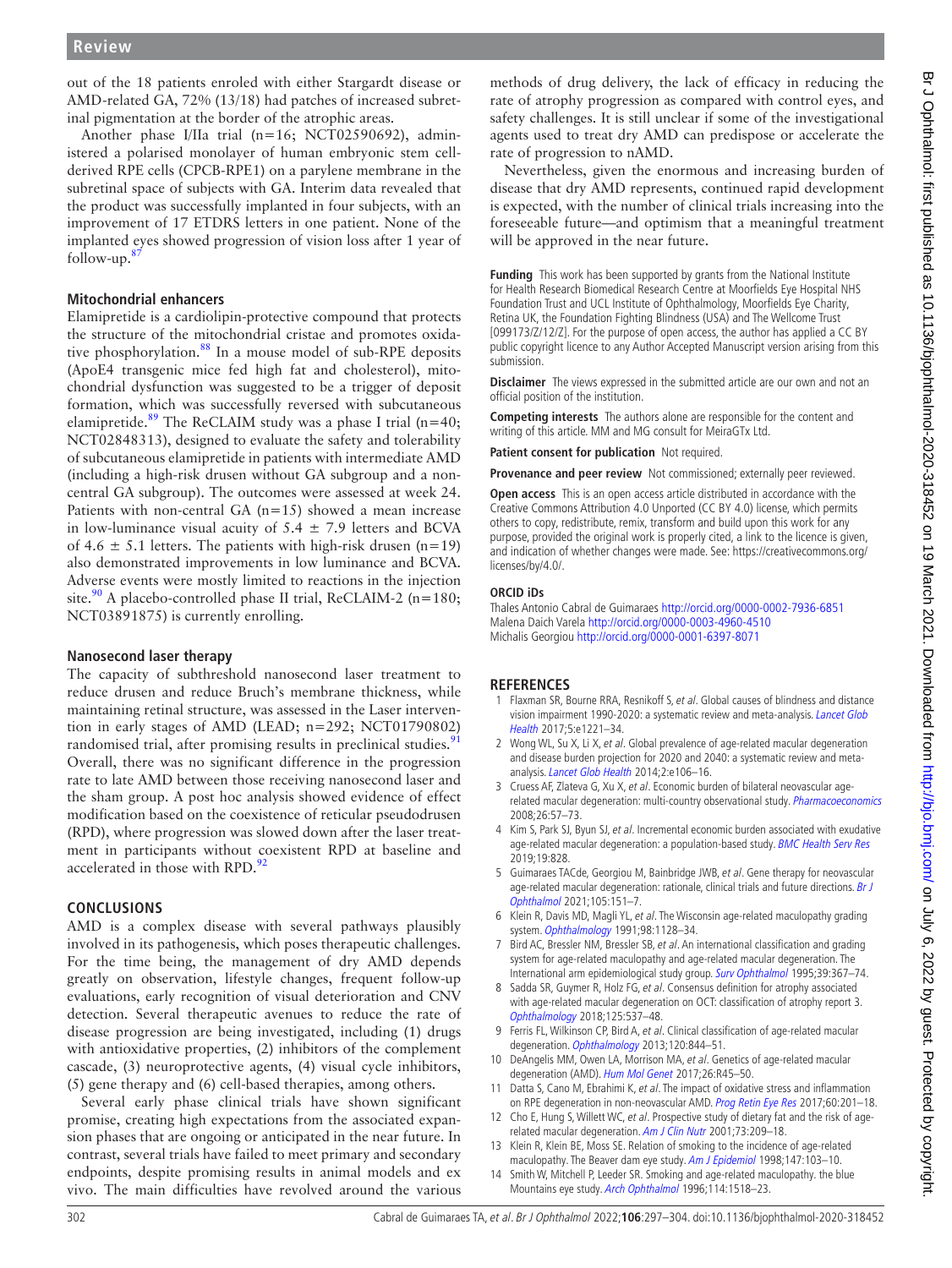- <span id="page-6-0"></span>15 Anderson DH, Mullins RF, Hageman GS, et al. A role for local inflammation in the formation of drusen in the aging eye. [Am J Ophthalmol](http://dx.doi.org/10.1016/s0002-9394(02)01624-0) 2002;134:411-31.
- <span id="page-6-1"></span>16 Feigl B. Age-related maculopathy - linking aetiology and pathophysiological changes to the ischaemia hypothesis. [Prog Retin Eye Res](http://dx.doi.org/10.1016/j.preteyeres.2008.11.004) 2009;28:63-86.
- <span id="page-6-2"></span>17 Ebrahimi KB, Handa JT. Lipids, lipoproteins, and age-related macular degeneration. J [Lipids](http://dx.doi.org/10.1155/2011/802059) 2011;2011:1–14.
- <span id="page-6-3"></span>18 van Lookeren Campagne M, LeCouter J, Yaspan BL, et al. Mechanisms of age-related macular degeneration and therapeutic opportunities. *[J Pathol](http://dx.doi.org/10.1002/path.4266)* 2014:232:151–64.
- <span id="page-6-4"></span>19 Gehrs KM, Jackson JR, Brown EN, et al. Complement, age-related macular degeneration and a vision of the future. [Arch Ophthalmol](http://dx.doi.org/10.1001/archophthalmol.2010.18) 2010;128:349-58.
- <span id="page-6-5"></span>20 Chirco KR, Tucker BA, Stone EM, et al. Selective accumulation of the complement membrane attack complex in aging choriocapillaris. [Exp Eye Res](http://dx.doi.org/10.1016/j.exer.2015.09.003) 2016;146:393-7.
- 21 Zeng S, Whitmore SS, Sohn EH, et al. Molecular response of chorioretinal endothelial cells to complement injury: implications for macular degeneration. [J Pathol](http://dx.doi.org/10.1002/path.4669) 2016;238:446–56.
- 22 Whitmore SS, Sohn EH, Chirco KR, et al. Complement activation and choriocapillaris loss in early AMD: implications for pathophysiology and therapy. [Prog Retin Eye Res](http://dx.doi.org/10.1016/j.preteyeres.2014.11.005) 2015;45:1–29.
- <span id="page-6-6"></span>23 Mullins RF, Johnson MN, Faidley EA, et al. Choriocapillaris vascular dropout related to density of drusen in human eyes with early age-related macular degeneration. *Invest* [Ophthalmol Vis Sci](http://dx.doi.org/10.1167/iovs.10-6476) 2011;52:1606–12.
- <span id="page-6-7"></span>24 Mullins RF, Dewald AD, Streb LM, et al. Elevated membrane attack complex in human choroid with high risk complement factor H genotypes. [Exp Eye Res](http://dx.doi.org/10.1016/j.exer.2011.06.015) 2011;93:565–7.
- <span id="page-6-8"></span>25 Ding X, Patel M, Chan C-C. Molecular pathology of age-related macular degeneration. [Prog Retin Eye Res](http://dx.doi.org/10.1016/j.preteyeres.2008.10.001) 2009;28:1–18.
- 26 Fritsche LG, Chen W, Schu M, et al. Seven new loci associated with age-related macular degeneration. [Nat Genet](http://dx.doi.org/10.1038/ng.2578) 2013;45:433–9.
- <span id="page-6-9"></span>27 Sangiovanni JP, Agrón E, Meleth AD, et al. {omega}-3 Long-chain polyunsaturated fatty acid intake and 12-y incidence of neovascular age-related macular degeneration and central geographic atrophy: AREDS report 30, a prospective cohort study from the Age-Related Eye Disease Study. [Am J Clin Nutr](http://dx.doi.org/10.3945/ajcn.2009.27594) 2009;90:1601–7.
- <span id="page-6-10"></span>28 Age-Related Eye Disease Study 2 Research Group. Lutein + zeaxanthin and omega-3 fatty acids for age-related macular degeneration: the age-related eye disease study 2 (AREDS2) randomized clinical trial. [JAMA](http://dx.doi.org/10.1001/jama.2013.4997) 2013;309:2005–15.
- 29 Age-Related Eye Disease Study 2 (AREDS2) Research Group, Chew EY, Clemons TE, et al. Secondary analyses of the effects of lutein/zeaxanthin on age-related macular degeneration progression: AREDS2 report No. 3. [JAMA Ophthalmol](http://dx.doi.org/10.1001/jamaophthalmol.2013.7376) 2014;132:142–9.
- <span id="page-6-11"></span>30 Evans JR, Lawrenson JG. Antioxidant vitamin and mineral supplements for slowing the progression of age-related macular degeneration. [Cochrane Database Syst Rev](http://dx.doi.org/10.1002/14651858.CD000254.pub4) 2017;7:CD000254.
- <span id="page-6-12"></span>31 Tanito M, Li F, Anderson RE. Protection of retinal pigment epithelium by OT-551 and its metabolite TEMPOL-H against light-induced damage in rats. [Exp Eye Res](http://dx.doi.org/10.1016/j.exer.2010.04.012) 2010;91:111–4.
- <span id="page-6-13"></span>32 Wong WT, Kam W, Cunningham D, et al. Treatment of geographic atrophy by the topical administration of OT-551: results of a phase II clinical trial. Invest Ophthalmol [Vis Sci](http://dx.doi.org/10.1167/iovs.10-5637) 2010;51:6131–9.
- <span id="page-6-14"></span>33 Rammes G, Gravius A, Ruitenberg M, et al. MRZ-99030 - A novel modulator of Aβ aggregation: II - Reversal of Aβ oligomer-induced deficits in long-term potentiation (LTP) and cognitive performance in rats and mice. [Neuropharmacology](http://dx.doi.org/10.1016/j.neuropharm.2014.12.037) 2015;92:170–82.
- <span id="page-6-15"></span>34 Rosenfeld PJ, Berger B, Reichel E, et al. A randomized phase 2 study of an antiamyloid β monoclonal antibody in geographic atrophy secondary to age-related macular degeneration. [Ophthalmol Retina](http://dx.doi.org/10.1016/j.oret.2018.03.001) 2018;2:1028-40.
- <span id="page-6-16"></span>35 Efficacy Cgov. Safety and tolerability study of RN6G in subjects with geographic atrophy secondary to age-related macular degeneration, 2016. Available: [https://](https://clinicaltrials.gov/ct2/show/NCT01577381) [clinicaltrials.gov/ct2/show/NCT01577381](https://clinicaltrials.gov/ct2/show/NCT01577381) [Accessed 20 Aug 2020].
- <span id="page-6-17"></span>36 Parsons CG, Ruitenberg M, Freitag CE, et al. MRZ-99030 - A novel modulator of Aβ aggregation: I - Mechanism of action (MoA) underlying the potential neuroprotective treatment of Alzheimer's disease, glaucoma and age-related macular degeneration (AMD). [Neuropharmacology](http://dx.doi.org/10.1016/j.neuropharm.2014.12.038) 2015;92:158–69.
- <span id="page-6-18"></span>37 Galimedix Therapeutics. Phase I completed, 2020. Available: [https://www.galimedix.](https://www.galimedix.com/clinical-trials) [com/clinical-trials](https://www.galimedix.com/clinical-trials) [Accessed 20 Aug 2020].
- <span id="page-6-19"></span>38 GlobeNewswire. Galimedix therapeutics presents data showing safety, tolerability and potential for efficacy of its investigational eyedrops containing GAL-101 at glaucoma 360 conference, 2019. Available: [https://www.globenewswire.com/](https://www.globenewswire.com/news-release/2019/02/06/1711498/0/en/Galimedix-Therapeutics-Presents-Data-Showing-Safety-Tolerability-and-Potential-for-Efficacy-of-Its-Investigational-Eyedrops-Containing-GAL-101-at-Glaucoma-360-Conference.html) [news-release/2019/02/06/1711498/0/en/Galimedix-Therapeutics-Presents-Data-](https://www.globenewswire.com/news-release/2019/02/06/1711498/0/en/Galimedix-Therapeutics-Presents-Data-Showing-Safety-Tolerability-and-Potential-for-Efficacy-of-Its-Investigational-Eyedrops-Containing-GAL-101-at-Glaucoma-360-Conference.html)[Showing-Safety-Tolerability-and-Potential-for-Efficacy-of-Its-Investigational-](https://www.globenewswire.com/news-release/2019/02/06/1711498/0/en/Galimedix-Therapeutics-Presents-Data-Showing-Safety-Tolerability-and-Potential-for-Efficacy-of-Its-Investigational-Eyedrops-Containing-GAL-101-at-Glaucoma-360-Conference.html)[Eyedrops-Containing-GAL-101-at-Glaucoma-360-Conference.html](https://www.globenewswire.com/news-release/2019/02/06/1711498/0/en/Galimedix-Therapeutics-Presents-Data-Showing-Safety-Tolerability-and-Potential-for-Efficacy-of-Its-Investigational-Eyedrops-Containing-GAL-101-at-Glaucoma-360-Conference.html) [Accessed 20 Aug 2020].
- <span id="page-6-20"></span>39 Rosenfeld PJ, Dugel PU, Holz FG, et al. Emixustat hydrochloride for geographic atrophy secondary to age-related macular degeneration: a randomized clinical trial. [Ophthalmology](http://dx.doi.org/10.1016/j.ophtha.2018.03.059) 2018;125:1556–67.
- <span id="page-6-21"></span>40 Radu RA, Han Y, Bui TV, et al. Reductions in serum vitamin A arrest accumulation of toxic retinal fluorophores: a potential therapy for treatment of lipofuscin-based retinal diseases. [Invest Ophthalmol Vis Sci](http://dx.doi.org/10.1167/iovs.05-0820) 2005;46:4393-401.
- <span id="page-6-22"></span>41 Mata NL, Lichter JB, Vogel R, et al. Investigation of oral fenretinide for treatment of geographic atrophy in age-related macular degeneration. [Retina](http://dx.doi.org/10.1097/IAE.0b013e318265801d) 2013;33:498-507.
- <span id="page-6-23"></span>42 Ma L, Kaufman Y, Zhang J, et al. C20-D3-vitamin a slows lipofuscin accumulation and electrophysiological retinal degeneration in a mouse model of Stargardt disease. J Biol [Chem](http://dx.doi.org/10.1074/jbc.M110.178657) 2011;286:7966–74.
- <span id="page-6-24"></span>43 Kaufman Y, Ma L, Washington I. Deuterium enrichment of vitamin A at the C20 position slows the formation of detrimental vitamin A dimers in wild-type rodents. [J](http://dx.doi.org/10.1074/jbc.M110.178640)  [Biol Chem](http://dx.doi.org/10.1074/jbc.M110.178640) 2011;286:7958–65.
- <span id="page-6-25"></span>44 Hillmen P, Young NS, Schubert J, et al. The complement inhibitor eculizumab in paroxysmal nocturnal hemoglobinuria. [N Engl J Med](http://dx.doi.org/10.1056/NEJMoa061648) 2006;355:1233–43.
- 45 Maga TK, Nishimura CJ, Weaver AE, et al. Mutations in alternative pathway complement proteins in American patients with atypical hemolytic uremic syndrome. [Hum Mutat](http://dx.doi.org/10.1002/humu.21256) 2010;31:E1445–60.
- <span id="page-6-26"></span>46 Yehoshua Z, de Amorim Garcia Filho CA, Nunes RP, et al. Systemic complement inhibition with eculizumab for geographic atrophy in age-related macular degeneration: the complete study. [Ophthalmology](http://dx.doi.org/10.1016/j.ophtha.2013.09.044) 2014;121:693-701.
- <span id="page-6-27"></span>47 Loyet KM, Good J, Davancaze T, et al. Complement inhibition in cynomolgus monkeys by anti-factor D antigen-binding fragment for the treatment of an advanced form of dry age-related macular degeneration. [J Pharmacol Exp Ther](http://dx.doi.org/10.1124/jpet.114.215921) 2014;351:527–37.
- 48 Katschke KJ, Wu P, Ganesan R, et al. Inhibiting alternative pathway complement activation by targeting the factor D exosite. [J Biol Chem](http://dx.doi.org/10.1074/jbc.M112.345082) 2012;287:12886-92.
- <span id="page-6-28"></span>49 Holz FG, Sadda SR, Busbee B, et al. Efficacy and safety of Lampalizumab for geographic atrophy due to age-related macular degeneration: Chroma and Spectri phase 3 randomized clinical trials. [JAMA Ophthalmol](http://dx.doi.org/10.1001/jamaophthalmol.2018.1544) 2018;136:61666-77.
- <span id="page-6-29"></span>50 Camardo J. The rapamune era of immunosuppression 2003: the journey from the laboratory to clinical transplantation. [Transplant Proc](http://dx.doi.org/10.1016/S0041-1345(03)00356-7) 2003;35:S18-24.
- <span id="page-6-30"></span>51 Wong WT, Dresner S, Forooghian F, et al. Treatment of geographic atrophy with subconjunctival sirolimus: results of a phase I/II clinical trial. [Invest Ophthalmol Vis Sci](http://dx.doi.org/10.1167/iovs.13-11650) 2013;54:2941–50.
- <span id="page-6-31"></span>52 Jaffe GJ, Westby K, Csaky KG. C5 inhibitor Avacincaptad pegol for geographic atrophy due to age-related macular degeneration: a randomized pivotal phase 2/3 trial. [Ophthalmology](http://dx.doi.org/10.1016/j.ophtha.2020.08.027) 2020;S0161-6420:30845–9.
- <span id="page-6-32"></span>53 Csaky KG, Westby K, Rezaei K. Avacincaptad pegol, a novel C5 inhibitor, significantly reduces the mean rate of geographic atrophy growth in a pivotal clinical trial. Invest Ophthalmol Vis Sci 2020;61:1943.
- <span id="page-6-33"></span>54 IVERIC bio. IVERIC BIO Announces positive Zimura 18 month data supporting the 12 month efficacy findings: continuous positive treatment effect with favorable safety profile in geographic atrophy secondary to age-related macular degeneration in a phase 3 trial, 2020. Available: [https://www.prnewswire.com/](https://www.prnewswire.com/news-releases/iveric-bio-announces-positive-zimura-18-month-data-supporting-the-12-month-efficacy-findings-continuous-positive-treatment-effect-with-favorable-safety-profile-in-geographic-atrophy-secondary-to-age-related-macular) [news-releases/iveric-bio-announces-positive-zimura-18-month-data-supporting](https://www.prnewswire.com/news-releases/iveric-bio-announces-positive-zimura-18-month-data-supporting-the-12-month-efficacy-findings-continuous-positive-treatment-effect-with-favorable-safety-profile-in-geographic-atrophy-secondary-to-age-related-macular)[the-12-month-efficacy-findings-continuous-positive-treatment-effect-with](https://www.prnewswire.com/news-releases/iveric-bio-announces-positive-zimura-18-month-data-supporting-the-12-month-efficacy-findings-continuous-positive-treatment-effect-with-favorable-safety-profile-in-geographic-atrophy-secondary-to-age-related-macular)[favorable-safety-profile-in-geographic-atrophy-secondary-to-age-related-macular](https://www.prnewswire.com/news-releases/iveric-bio-announces-positive-zimura-18-month-data-supporting-the-12-month-efficacy-findings-continuous-positive-treatment-effect-with-favorable-safety-profile-in-geographic-atrophy-secondary-to-age-related-macular)  [Accessed 2 Aug 2020].
- <span id="page-6-34"></span>55 Liao DS, Grossi FV, El Mehdi D, et al. Complement C3 inhibitor Pegcetacoplan for geographic atrophy secondary to age-related macular degeneration: a randomized phase 2 trial. [Ophthalmology](http://dx.doi.org/10.1016/j.ophtha.2019.07.011) 2020;127:186-95.
- <span id="page-6-35"></span>56 News, Healio. Apellis completes phase 3 study enrollment of geographic atrophy treatment, 2020. Available: [https://www.healio.com/news/ophthalmology/20200708/](https://www.healio.com/news/ophthalmology/20200708/apellis-completes-phase-3-study-enrollment-of-geographic-atrophy-treatment) [apellis-completes-phase-3-study-enrollment-of-geographic-atrophy-treatment](https://www.healio.com/news/ophthalmology/20200708/apellis-completes-phase-3-study-enrollment-of-geographic-atrophy-treatment) [Accessed 30 Jul 2020].
- <span id="page-6-36"></span>57 News, Healio. Anti-complement C5 monotherapy ineffective in reducing geographic atrophy lesion size, 15 Feb 2016. Available: [https://www.healio.com/news/](https://www.healio.com/news/ophthalmology/20160215/anticomplement-c5-monotherapy-ineffective-in-reducing-geographic-atrophy-lesion-size) [ophthalmology/20160215/anticomplement-c5-monotherapy-ineffective-in-reducing](https://www.healio.com/news/ophthalmology/20160215/anticomplement-c5-monotherapy-ineffective-in-reducing-geographic-atrophy-lesion-size)[geographic-atrophy-lesion-size](https://www.healio.com/news/ophthalmology/20160215/anticomplement-c5-monotherapy-ineffective-in-reducing-geographic-atrophy-lesion-size) [Accessed 30 Jul 2020].
- <span id="page-6-37"></span>58 Shaw LT, Mackin A, Shah R, et al. Risuteganib-a novel integrin inhibitor for the treatment of non-exudative (dry) age-related macular degeneration and diabetic macular edema. [Expert Opin Investig Drugs](http://dx.doi.org/10.1080/13543784.2020.1763953) 2020;29:547-54.
- <span id="page-6-38"></span>59 Charters L. Risuteganib: Exporing novel dry AMD treatment. ophthalmology times, 2020. Available: [https://www.ophthalmologytimes.com/view/risuteganib-exploring](https://www.ophthalmologytimes.com/view/risuteganib-exploring-novel-dry-amd-treatment)[novel-dry-amd-treatment](https://www.ophthalmologytimes.com/view/risuteganib-exploring-novel-dry-amd-treatment)
- <span id="page-6-39"></span>60 Oveson BC, Iwase T, Hackett SF, et al. Constituents of bile, bilirubin and TUDCA, protect against oxidative stress-induced retinal degeneration. *[J Neurochem](http://dx.doi.org/10.1111/j.1471-4159.2010.07092.x)* 2011;116:144–53.
- 61 Lawson EC, Bhatia SK, Han MK, et al. Tauroursodeoxycholic acid protects retinal function and structure in RD1 mice. [Adv Exp Med Biol](http://dx.doi.org/10.1007/978-3-319-17121-0_57) 2016;854:431-6.
- 62 Phillips MJ, Walker TA, Choi H-Y, et al. Tauroursodeoxycholic acid preservation of photoreceptor structure and function in the rd10 mouse through postnatal day 30. [Invest Ophthalmol Vis Sci](http://dx.doi.org/10.1167/iovs.07-1012) 2008;49:2148–55.
- <span id="page-6-40"></span>63 Shibagaki K, Okamoto K, Katsuta O, et al. Beneficial protective effect of pramipexole on light-induced retinal damage in mice. [Exp Eye Res](http://dx.doi.org/10.1016/j.exer.2015.07.007) 2015;139:64-72.
- <span id="page-6-42"></span><span id="page-6-41"></span>64 Wen R, Tao W, Li Y, et al. Cntf and retina. [Prog Retin Eye Res](http://dx.doi.org/10.1016/j.preteyeres.2011.11.005) 2012;31:136-51. 65 Pardue MT, Allen RS. Neuroprotective strategies for retinal disease. [Prog Retin Eye Res](http://dx.doi.org/10.1016/j.preteyeres.2018.02.002) 2018;65:50–76.
- <span id="page-6-43"></span>66 Sieving PA, Caruso RC, Tao W, et al. Ciliary neurotrophic factor (CNTF) for human retinal degeneration: phase I trial of CNTF delivered by encapsulated cell intraocular implants. [Proc Natl Acad Sci U S A](http://dx.doi.org/10.1073/pnas.0600236103) 2006;103:3896–901.
- <span id="page-6-44"></span>67 Kauper K, McGovern C, Sherman S, et al. Two-year intraocular delivery of ciliary neurotrophic factor by encapsulated cell technology implants in patients with chronic retinal degenerative diseases. [Invest Ophthalmol Vis Sci](http://dx.doi.org/10.1167/iovs.12-9970) 2012;53:7484-91.